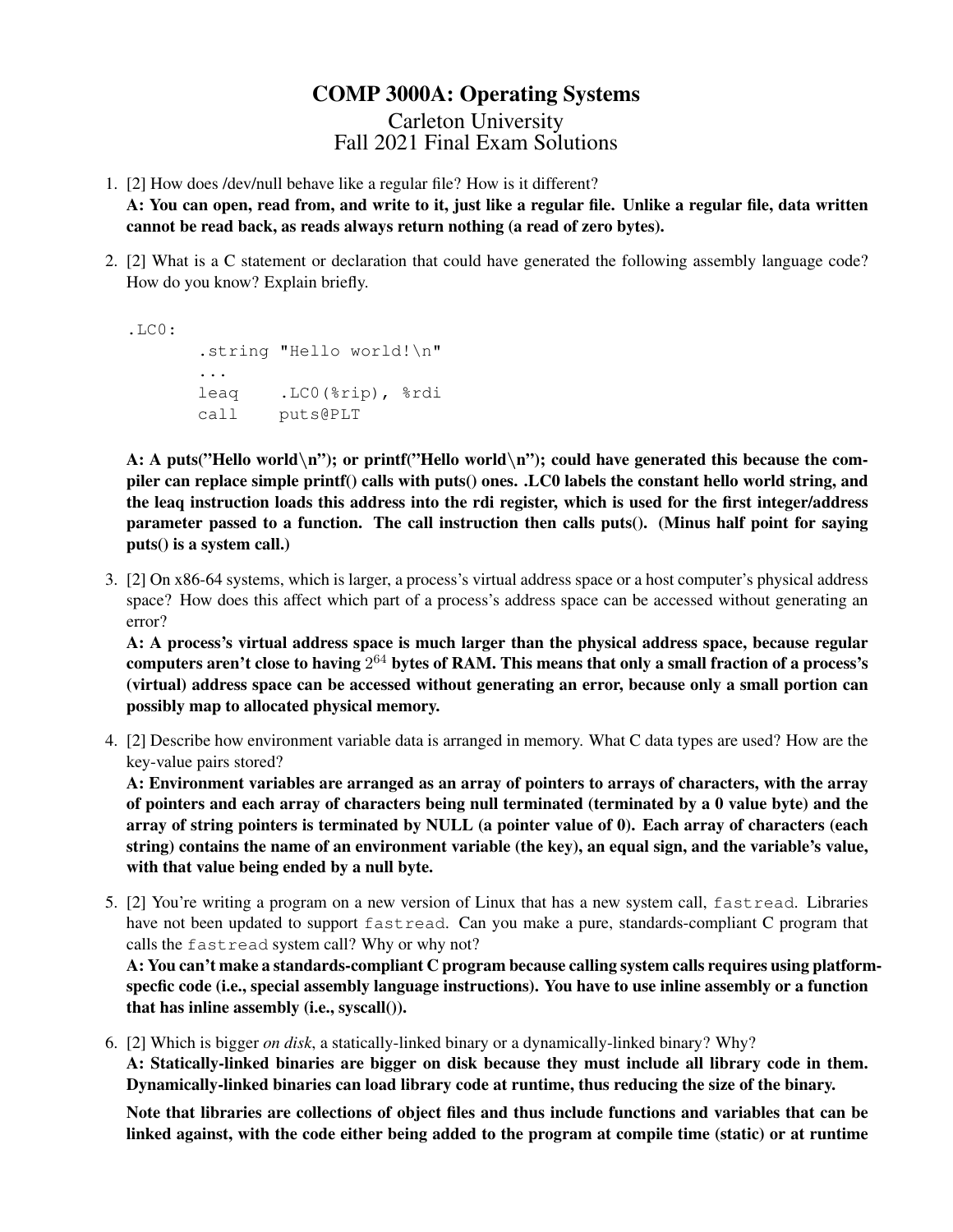(dynamic). Libraries do not contain full programs, as a program is a self-contained executable that can be run on its own. If we want to combine programs we typically use a shell, e.g., we can connect them using pipes. So saying that linking includes programs into our program is wrong. Many people found a web page that said linking includes programs. This web page is wrong and we deducted 0.5 for this.

7. [2] In the Microsoft Win32 API, the CreateFile() call is used to open a new or existing file. It returns an object handle (a pointer to a pointer that then refers to the object). What is the Linux system call equivalent to this? What is the type of its return value?

A: The Linux equivalent is open, and it returns a file handle, which is an integer.

- 8. [2] When process A writes to a an existing file X, it freezes/locks up. Why could this happen? How could you get A to continue running? Assume that writes to most other files (new and old) work as expected. A: The file could be a named pipe, and the way to fix it would be for another process to read from the pipe.
- 9. [2] What is the purpose of queue nonfull in Tutorial 8's 3000 pc-rendezvous-timeout.c? Explain how it is being used in every place it is accessed in the program, outside of its initialization. A: Its purpose is to allow the consumer to wake up the producer after the producer has gone to sleep. The producer will sleep when the queue is full, meaning there is no room for new production. On line 163 in pthread cond timedwait() is where the producer leeps, and line 275 is where the consumer uses this variable to wake up the producer. (1 for understanding condition variables, 1 for usage specifics)
- 10. [2] What part of 3000makefs.sh (from Assignment 3) is necessary to allow ps to work correctly? Why? A: Line 58, the mounting of /proc, is necessary for ps to work because ps looks in /proc to get information on running processes. (0.5 for saying busybox, 1 for identifying lines for installing busybox such as 56)
- 11. [2] In the chrooted environment created by 3000makefs.sh, does ls depend on any dynamically linked libraries? Explain.

A: No, because it is part of busybox, and busybox is statically linked.

12. [2] Can a mount command increase the space available for storing files? Explain. (Be sure to consider uses beyond those in 3000makefs.sh.)

A: Yes, because you can mount a filesystem on an additional device, such as a USB stick. This storage thus becomes available to files created under the mountpoint. (Note that storage is filesystem specific, so it won't make any space available in directories outside of the mountpoint.)

- 13. [2] On the class VM, what files have to be changed in order to add a new user? What about to add a group? A: You change /etc/passwd and /etc/shadow to add a new user, and /etc/group and /etc/gshadow to add a group. (1 point if you identify all four files but don't distinguish which is for users and which is for groups. No credit for home directory because you could use any directory.)
- 14. [2] 3000shell can make many stat system calls for every command entered. Which function makes these stat calls? What are these stat calls for? A: find binary() makes these calls (on line 124). They check whether the constructed absolute filename

actually exists or not, thus telling us whether we've found the executable we are looking for.

15. [2] If you do a printf() that does not end in a newline, it will not be immediately output to a terminal; instead, it will only be output later once a newline is output. How can you force terminal output without a newline? Why does this work?

A: You can force output with fflush(), because C library functions such as printf() do buffered output to terminals and so only issue write system calls when their buffer is filled, a newline is output, or the buffer is flushed.